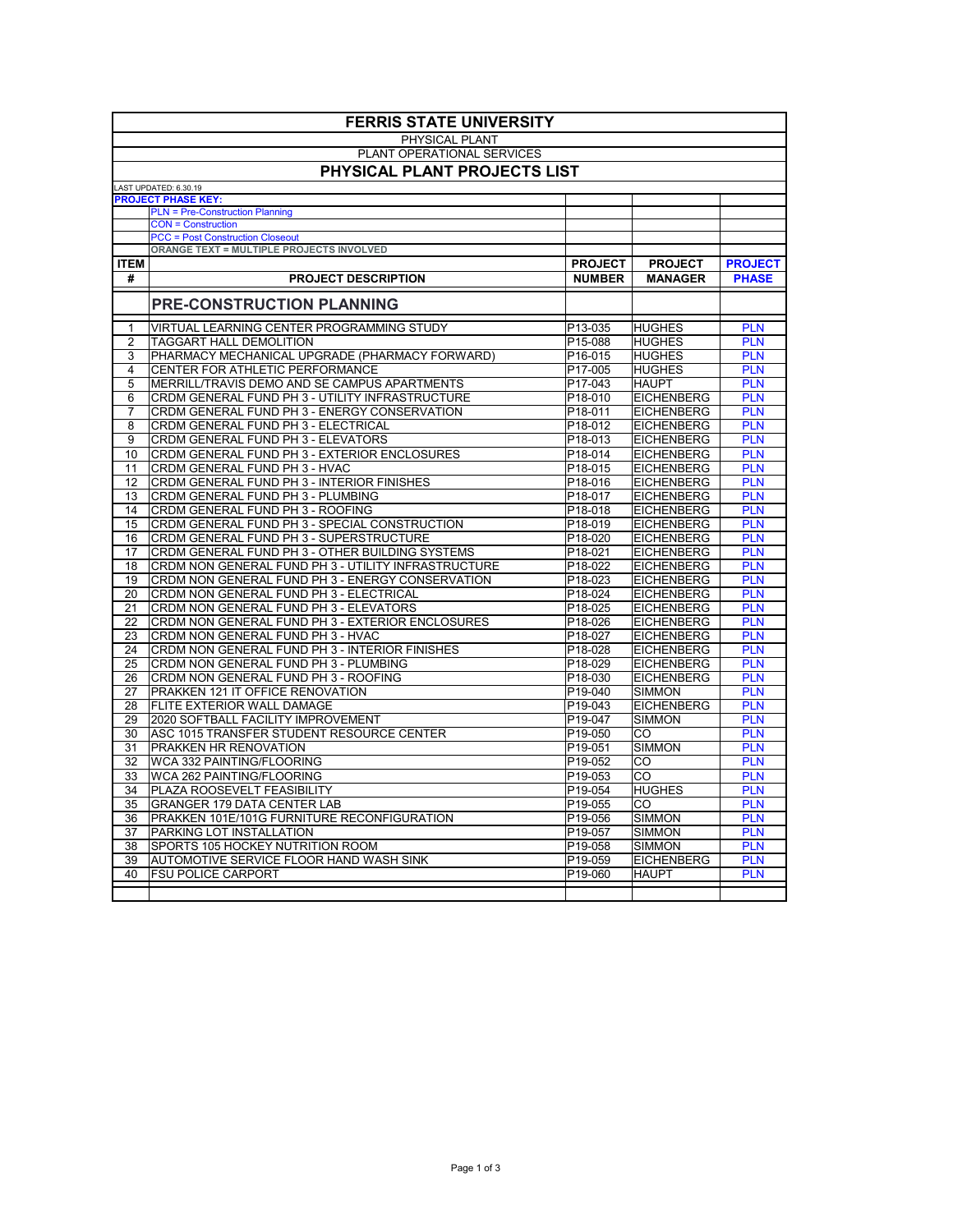Page 2 of 3

|                | <b>FERRIS STATE UNIVERSITY</b>                  |                      |                   |                |  |  |
|----------------|-------------------------------------------------|----------------------|-------------------|----------------|--|--|
|                | <b>PHYSICAL PLANT</b>                           |                      |                   |                |  |  |
|                | PLANT OPERATIONAL SERVICES                      |                      |                   |                |  |  |
|                | PHYSICAL PLANT PROJECTS LIST                    |                      |                   |                |  |  |
|                | LAST UPDATED: 6.30.19                           |                      |                   |                |  |  |
|                | <b>PROJECT PHASE KEY:</b>                       |                      |                   |                |  |  |
|                | <b>PLN = Pre-Construction Planning</b>          |                      |                   |                |  |  |
|                | <b>CON = Construction</b>                       |                      |                   |                |  |  |
|                | <b>PCC</b> = Post Construction Closeout         |                      |                   |                |  |  |
|                | <b>ORANGE TEXT = MULTIPLE PROJECTS INVOLVED</b> |                      |                   |                |  |  |
| <b>ITEM</b>    |                                                 | <b>PROJECT</b>       | <b>PROJECT</b>    | <b>PROJECT</b> |  |  |
| #              | <b>PROJECT DESCRIPTION</b>                      | <b>NUMBER</b>        | <b>MANAGER</b>    | <b>PHASE</b>   |  |  |
|                |                                                 |                      |                   |                |  |  |
|                | <b>CONSTRUCTION</b>                             |                      |                   |                |  |  |
| $\mathbf{1}$   | <b>WALKS ROADS ANNUAL MAINTENANCE</b>           | P07-7023             | <b>EICHENBERG</b> | <b>CON</b>     |  |  |
| $\overline{2}$ | <b>HAGERMAN PHARMACY BUILDING RENOVATION</b>    | P17-044              | <b>HAUPT</b>      | <b>CON</b>     |  |  |
| 3              | <b>HEC DIESEL FUEL TANK REMOVAL</b>             | P18-049              | <b>UPTON</b>      | <b>CON</b>     |  |  |
| 4              | <b>ICET NEW ASPHALT LAB</b>                     | P18-071              | <b>PELLERITO</b>  | <b>CON</b>     |  |  |
| 5              | KATKE EXTERIOR ENCLOSURE                        | P19-019              | <b>PELLERITO</b>  | <b>CON</b>     |  |  |
| 6              | NORTH HALL 126/136 WAYFINDING SIGNAGE           | P19-023              | <b>HAUPT</b>      | <b>CON</b>     |  |  |
| $\overline{7}$ | TOP TAGGART FIELD ARTIFICIAL TURF REPLACEMENT   | P <sub>19</sub> -029 | <b>SIMMON</b>     | <b>CON</b>     |  |  |
| 8              | <b>CRAMER ENTRANCE FLOORING</b>                 | P19-032              | <b>PELLERITO</b>  | <b>CON</b>     |  |  |
| 9              | CHP - MAJOR MAINTENANCE REPAIRS                 | P19-033              | <b>SOVINSKI</b>   | <b>CON</b>     |  |  |
| 10             | <b>2019 HOUSING IMPROVEMENTS</b>                | P19-034              | <b>PELLERITO</b>  | <b>CON</b>     |  |  |
| 11             | STARR 3RD FLOOR TRANSFER SERVICES OFFICES       | P19-038              | <b>SIMMON</b>     | <b>CON</b>     |  |  |
| 12             | <b>BROPHY/MCNERNY UPPER LOUNGE UPDATES</b>      | P19-044              | <b>PELLERITO</b>  | <b>CON</b>     |  |  |
| 13             | <b>ECS TOILET REPLACEMENTS</b>                  | P19-045              | <b>PELLERITO</b>  | <b>CON</b>     |  |  |
| 14             | <b>WCA 203 RENOVATION</b>                       | P19-046              | <b>PELLERITO</b>  | <b>CON</b>     |  |  |
| 15             | TOP TAGGART FIELD GRANDSTAND RESTROOMS          | P19-048              | <b>EICHENBERG</b> | <b>CON</b>     |  |  |
| 16             | <b>MILLER STOVE INSTALLATION</b>                | P19-049              | <b>PELLERITO</b>  | <b>CON</b>     |  |  |
|                |                                                 |                      |                   |                |  |  |